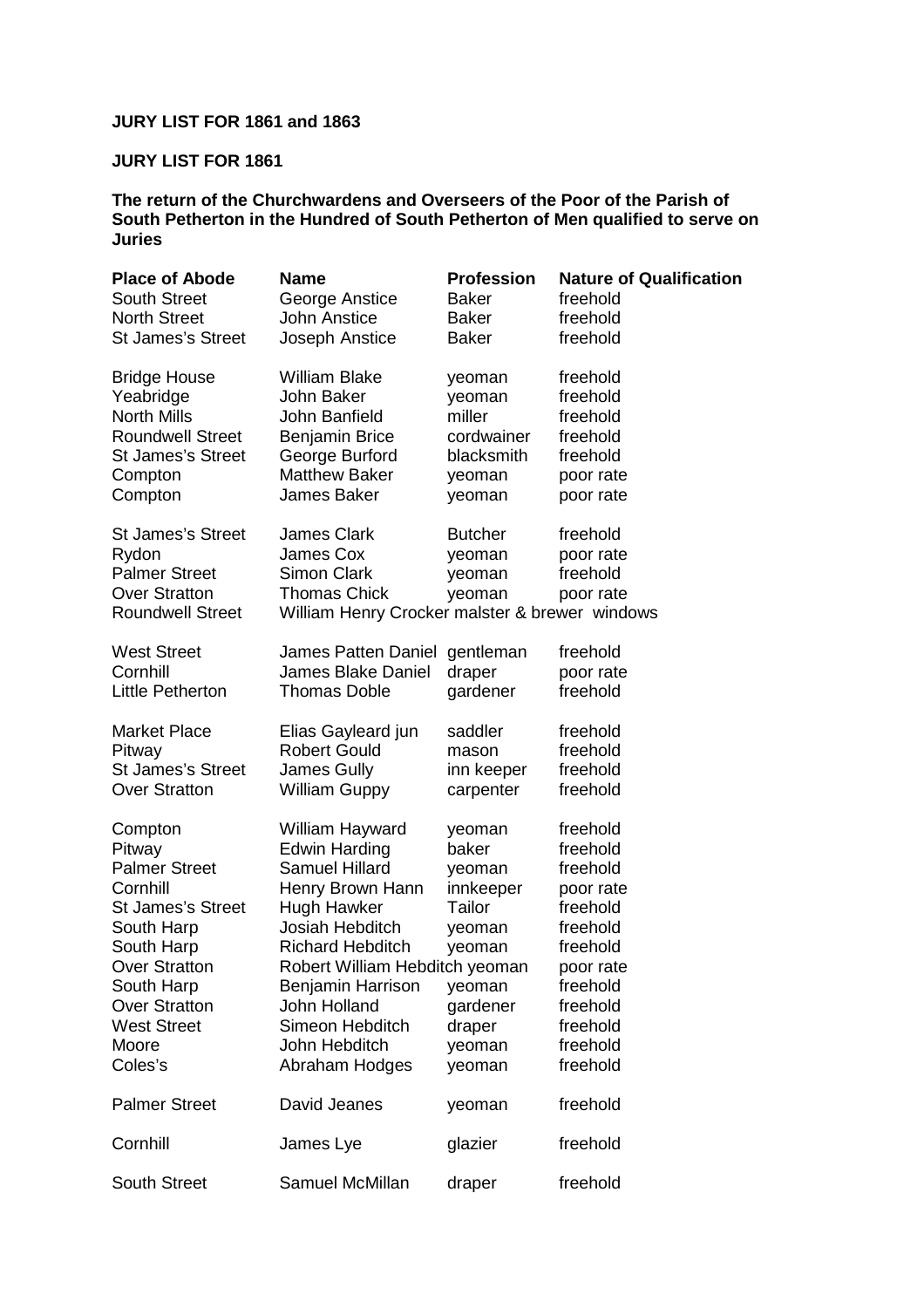| Wigborough                                                  | George Moody                                                                                                     | yeoman                                             | poor rate                                                   |
|-------------------------------------------------------------|------------------------------------------------------------------------------------------------------------------|----------------------------------------------------|-------------------------------------------------------------|
| <b>Palmer Street</b>                                        | Joseph Ostler                                                                                                    | yeoman                                             | poor rate                                                   |
| Yeabridge<br>Compton<br>Joyler's Mills<br>Pitway            | William Parsons Peters gentleman<br>William Burchall Peren gentleman<br>Jasper Patten<br><b>Charles Porter</b>   | Miller<br>farmer                                   | freehold<br>freehold<br>poor rate<br>freehold               |
| Gore<br><b>Market Place</b>                                 | <b>William Stacey</b><br>John Sprake                                                                             | gardener<br>innkeeper                              | freehold<br>freehold                                        |
| Pitway<br>Pitway<br>South Harp<br>Moore<br>Little Petherton | <b>Henry Tapscott</b><br><b>Thomas Taylor</b><br>Joseph Terrell<br><b>William Thorpe</b><br><b>Robert Tucker</b> | yeoman<br>farmer<br>yeoman<br>yeoman<br>cordwainer | poor rate<br>poor rate<br>poor rate<br>freehold<br>freehold |
| <b>South Street</b>                                         | Gilbert Vaux                                                                                                     | yeoman                                             | poor rate                                                   |
| <b>St James's Street</b><br><b>St James's Street</b>        | Silas Humphries White carpenter<br>Frederic Wellington George N chemist                                          |                                                    | freehold<br>freehold                                        |

Wm Burchall Peren Josiah Hebditch - churchwardens

James P Daniel Abraham Hodges Simeon Baker – overseers

## **JURY LIST FOR 1863**

**The return of the Churchwardens and Overseers of the Poor of the Parish of South Petherton in the Hundred of South Petherton of Men qualified to serve on Juries** 

| <b>Place of Abode</b><br><b>South Street</b><br><b>North Street</b>                                                                                     | Name<br>George Anstice<br>John Anstice                                                                                                                                                                 | <b>Profession</b><br>Baker<br>Baker                              | <b>Nature of Qualification</b><br>freehold<br>freehold                |
|---------------------------------------------------------------------------------------------------------------------------------------------------------|--------------------------------------------------------------------------------------------------------------------------------------------------------------------------------------------------------|------------------------------------------------------------------|-----------------------------------------------------------------------|
| <b>St James's Street</b>                                                                                                                                | Joseph Anstice                                                                                                                                                                                         | Baker                                                            | freehold                                                              |
| <b>Bridge House</b><br>Yeabridge<br><b>North Mills</b><br>Joyler's Mills<br><b>Roundwell Street</b><br>St James's Street<br>St James's Street<br>Pitway | William Blake<br>John Baker<br>John Banfield<br><b>Charles Best</b><br>Benjamin Brice<br>George Burford<br>Thomas Roger Benjafield cordwainer freehold<br>James William Benjafield shopkeeper freehold | yeoman<br>yeoman<br>miller<br>miller<br>cordwainer<br>blacksmith | freehold<br>freehold<br>freehold<br>poor rate<br>freehold<br>freehold |
| St James's Street<br><b>Palmer Street</b><br><b>Over Stratton</b><br><b>Roundwell Street</b>                                                            | James Clark<br>Simon Clark<br><b>Thomas Chick</b><br>William Henry Crocker malster & brewer windows                                                                                                    | <b>Butcher</b><br>yeoman<br>veoman                               | freehold<br>freehold<br>poor rate                                     |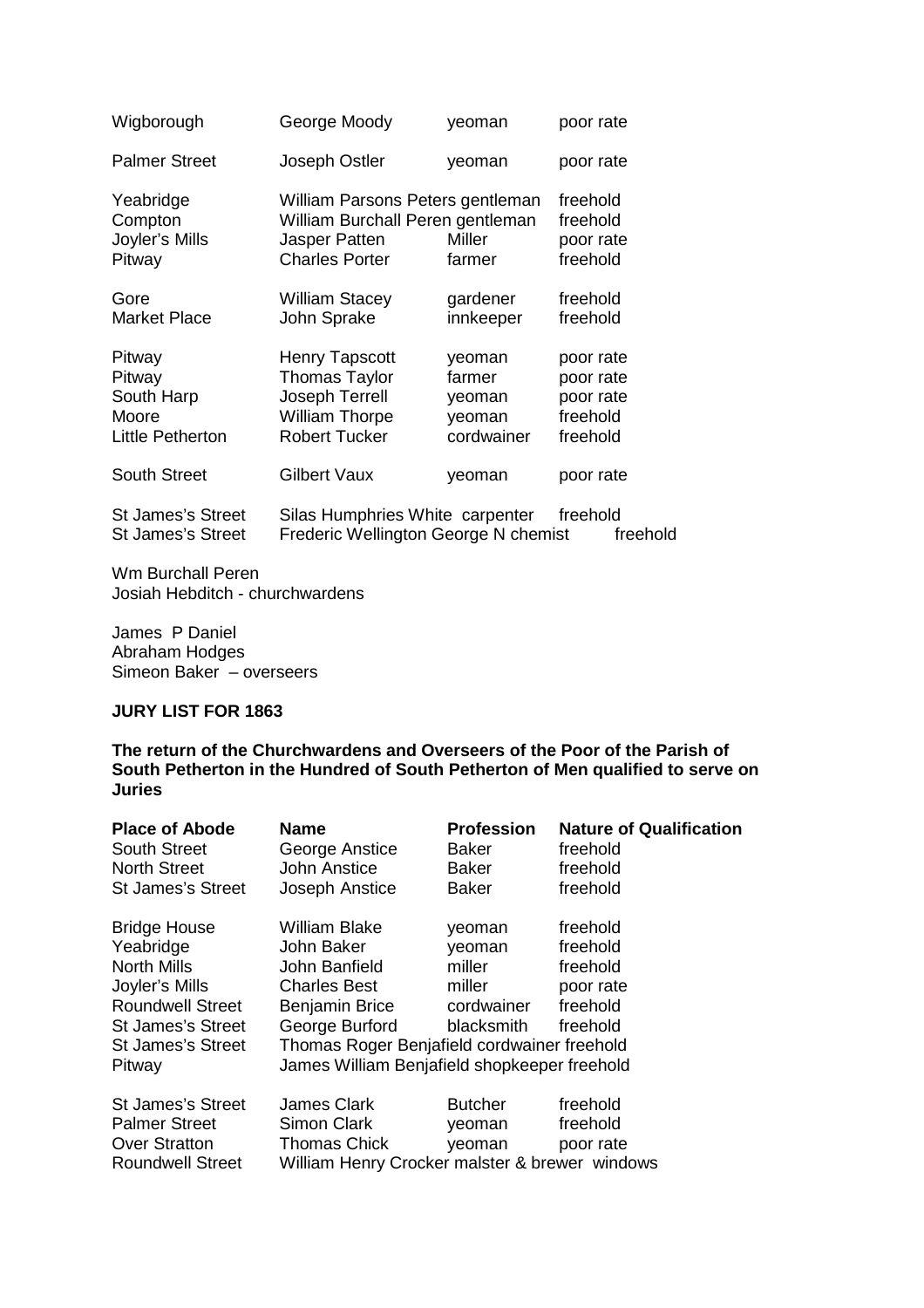| Cornhill                                                                                                                                                                                                  | <b>James Blake Daniel</b>                                                                                                                                                                                                                                  | draper                                                                                                      | poor rate                                                                                                                                     |
|-----------------------------------------------------------------------------------------------------------------------------------------------------------------------------------------------------------|------------------------------------------------------------------------------------------------------------------------------------------------------------------------------------------------------------------------------------------------------------|-------------------------------------------------------------------------------------------------------------|-----------------------------------------------------------------------------------------------------------------------------------------------|
| <b>Market Place</b>                                                                                                                                                                                       | Elias Gayleard jun                                                                                                                                                                                                                                         | saddler                                                                                                     | freehold                                                                                                                                      |
| Pitway                                                                                                                                                                                                    | <b>Robert Gould</b>                                                                                                                                                                                                                                        | mason                                                                                                       | freehold                                                                                                                                      |
| <b>St James's Street</b>                                                                                                                                                                                  | James Gully                                                                                                                                                                                                                                                | inn keeper                                                                                                  | freehold                                                                                                                                      |
| <b>Over Stratton</b>                                                                                                                                                                                      | <b>William Guppy</b>                                                                                                                                                                                                                                       | carpenter                                                                                                   | freehold                                                                                                                                      |
| Compton<br>Pitway<br><b>Palmer Street</b><br><b>St James's Street</b><br>South Harp<br>South Harp<br><b>Over Stratton</b><br>South Harp<br><b>Over Stratton</b><br><b>West Street</b><br>Moore<br>Coles's | William Hayward<br><b>Edwin Harding</b><br><b>Samuel Hillard</b><br>Hugh Hawker<br>Josiah Hebditch<br><b>Richard Hebditch</b><br>Robert William Hebditch yeoman<br>Benjamin Harrison<br>John Holland<br>Simeon Hebditch<br>John Hebditch<br>Abraham Hodges | yeoman<br>baker<br>yeoman<br>Tailor<br>yeoman<br>yeoman<br>yeoman<br>gardener<br>draper<br>yeoman<br>yeoman | freehold<br>freehold<br>freehold<br>freehold<br>freehold<br>freehold<br>poor rate<br>freehold<br>freehold<br>freehold<br>freehold<br>freehold |
| <b>Palmer Street</b>                                                                                                                                                                                      | David Jeanes                                                                                                                                                                                                                                               | yeoman                                                                                                      | freehold                                                                                                                                      |
| Cornhill                                                                                                                                                                                                  | James Lye                                                                                                                                                                                                                                                  | glazier                                                                                                     | freehold                                                                                                                                      |
| <b>South Street</b>                                                                                                                                                                                       | Samuel McMillan                                                                                                                                                                                                                                            | draper                                                                                                      | freehold                                                                                                                                      |
| Wigborough                                                                                                                                                                                                | George Moody                                                                                                                                                                                                                                               | yeoman                                                                                                      | poor rate                                                                                                                                     |
| <b>Palmer Street</b>                                                                                                                                                                                      | Joseph Ostler                                                                                                                                                                                                                                              | yeoman                                                                                                      | poor rate                                                                                                                                     |
| Yeabridge                                                                                                                                                                                                 | William Parsons Peters gentleman                                                                                                                                                                                                                           |                                                                                                             | freehold                                                                                                                                      |
| Compton                                                                                                                                                                                                   | William Burchall Peren gentleman                                                                                                                                                                                                                           |                                                                                                             | freehold                                                                                                                                      |
| <b>Market Place</b>                                                                                                                                                                                       | John Seward                                                                                                                                                                                                                                                | builder                                                                                                     | freehold                                                                                                                                      |
| Gore                                                                                                                                                                                                      | <b>William Stacey</b>                                                                                                                                                                                                                                      | gardener                                                                                                    | freehold                                                                                                                                      |
| <b>Market Place</b>                                                                                                                                                                                       | John Sprake                                                                                                                                                                                                                                                | innkeeper                                                                                                   | freehold                                                                                                                                      |
| Pitway                                                                                                                                                                                                    | <b>Henry Tapscott</b>                                                                                                                                                                                                                                      | yeoman                                                                                                      | poor rate                                                                                                                                     |
| Pitway                                                                                                                                                                                                    | <b>Thomas Taylor</b>                                                                                                                                                                                                                                       | farmer                                                                                                      | poor rate                                                                                                                                     |
| South Harp                                                                                                                                                                                                | Joseph Terrell                                                                                                                                                                                                                                             | yeoman                                                                                                      | poor rate                                                                                                                                     |
| <b>Little Petherton</b>                                                                                                                                                                                   | <b>Robert Tucker</b>                                                                                                                                                                                                                                       | cordwainer                                                                                                  | freehold                                                                                                                                      |
| <b>South Street</b>                                                                                                                                                                                       | <b>Gilbert Vaux</b>                                                                                                                                                                                                                                        | yeoman                                                                                                      | poor rate                                                                                                                                     |
| <b>St James's Street</b>                                                                                                                                                                                  | Silas Humphries White carpenter                                                                                                                                                                                                                            | innkeeper                                                                                                   | freehold                                                                                                                                      |
| <b>St James's Street</b>                                                                                                                                                                                  | Frederic Wellington George N chemist                                                                                                                                                                                                                       |                                                                                                             | freehold                                                                                                                                      |
| Cornhill                                                                                                                                                                                                  | Thomas Wilkinson                                                                                                                                                                                                                                           |                                                                                                             | poor rate                                                                                                                                     |

W B Peren Josiah Hebditch - churchwardens

J P Daniel A Hodges John Hebditch S Baker – overseers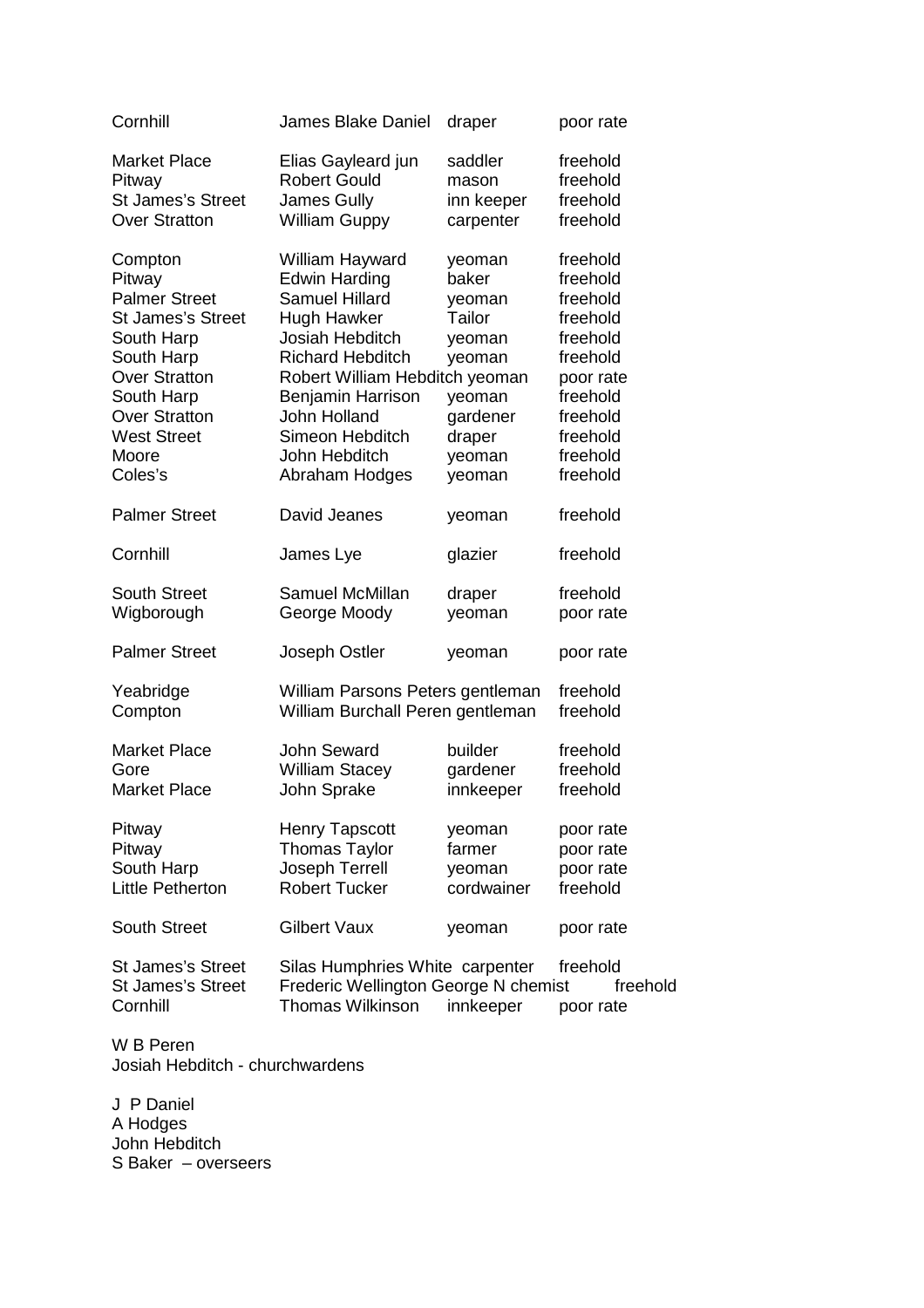## **JURY LIST FOR 1864**

**The return of the Churchwardens and Overseers of the Poor of the Parish of South Petherton in the Hundred of South Petherton of Men qualified to serve on Juries** 

| <b>Place of Abode</b>    | <b>Name</b>                                     | <b>Profession</b> | <b>Nature of Qualification</b>     |
|--------------------------|-------------------------------------------------|-------------------|------------------------------------|
| <b>South Street</b>      | George Anstice                                  | <b>Baker</b>      | freehold                           |
| <b>North Street</b>      | <b>John Anstice</b>                             | <b>Baker</b>      | freehold                           |
| <b>St James's Street</b> | Joseph Anstice                                  | <b>Baker</b>      | freehold                           |
| <b>Bridge House</b>      | <b>William Blake</b>                            | yeoman            | freehold                           |
| <b>North Mills</b>       | John Banfield                                   | miller            | freehold                           |
| Joyler's Mills           | <b>William Best</b>                             | miller            | poor rate                          |
| <b>Roundwell Street</b>  | <b>Benjamin Brice</b>                           | cordwainer        | freehold                           |
| <b>St James's Street</b> | George Burford                                  | blacksmith        | freehold                           |
| <b>St James's Street</b> | Thomas Roger Benjafield cordwainer freehold     |                   |                                    |
| Pitway                   | James William Benjafield shopkeeper freehold    |                   |                                    |
| <b>St James's Street</b> | <b>James Clark</b>                              | <b>Butcher</b>    | freehold                           |
| <b>Palmer Street</b>     | <b>Simon Clark</b>                              | yeoman            | freehold                           |
| <b>Over Stratton</b>     | <b>Thomas Chick</b>                             | yeoman            | poor rate                          |
| <b>Roundwell Street</b>  | William Henry Crocker malster & brewer freehold |                   |                                    |
| Cornhill                 | <b>James Blake Daniel</b>                       | draper            | poor rate                          |
| Palace                   | <b>Edmund Estcourt Gale Gentleman</b>           |                   | freehold                           |
| <b>Market Place</b>      | Elias Gayleard jun                              | saddler           | freehold                           |
| Pitway                   | <b>Robert Gould</b>                             |                   | brick & tile manufacturer freehold |
| Pitway                   | John Gould                                      | mason             | freehold                           |
| <b>St James's Street</b> | James Gully                                     | inn keeper        | freehold                           |
| <b>Over Stratton</b>     | <b>William Guppy</b>                            | carpenter         | freehold                           |
| Compton                  | William Hayward                                 | yeoman            | freehold                           |
| Pitway                   | <b>Edwin Harding</b>                            | baker             | freehold                           |
| <b>Palmer Street</b>     | <b>Samuel Hillard</b>                           | yeoman            | freehold                           |
| <b>St James's Street</b> | Hugh Hawker                                     | Tailor            | freehold                           |
| South Harp               | Josiah Hebditch                                 | yeoman            | freehold                           |
| South Harp               | <b>Richard Hebditch</b>                         | yeoman            | freehold                           |
| <b>Over Stratton</b>     | Robert William Hebditch yeoman                  |                   | freehold                           |
| South Harp               | <b>Benjamin Harrison</b>                        | yeoman            | freehold                           |
| <b>West Street</b>       | Simeon Hebditch                                 | draper            | freehold                           |
| Moore                    | John Hebditch                                   | yeoman            | freehold                           |
| Coles's                  | Abraham Hodges                                  | yeoman            | freehold                           |
| <b>Palmer Street</b>     | David Jeanes                                    | yeoman            | freehold                           |
| Cornhill                 | James Lye                                       | glazier           | freehold                           |
| <b>South Street</b>      | Samuel McMillan                                 | draper            | freehold                           |
| Wigborough               | George Moody                                    | yeoman            | poor rate                          |
| <b>Palmer Street</b>     | Joseph Ostler                                   | yeoman            | poor rate                          |
| Yeabridge                | William Parsons Peters gentleman                |                   | freehold                           |